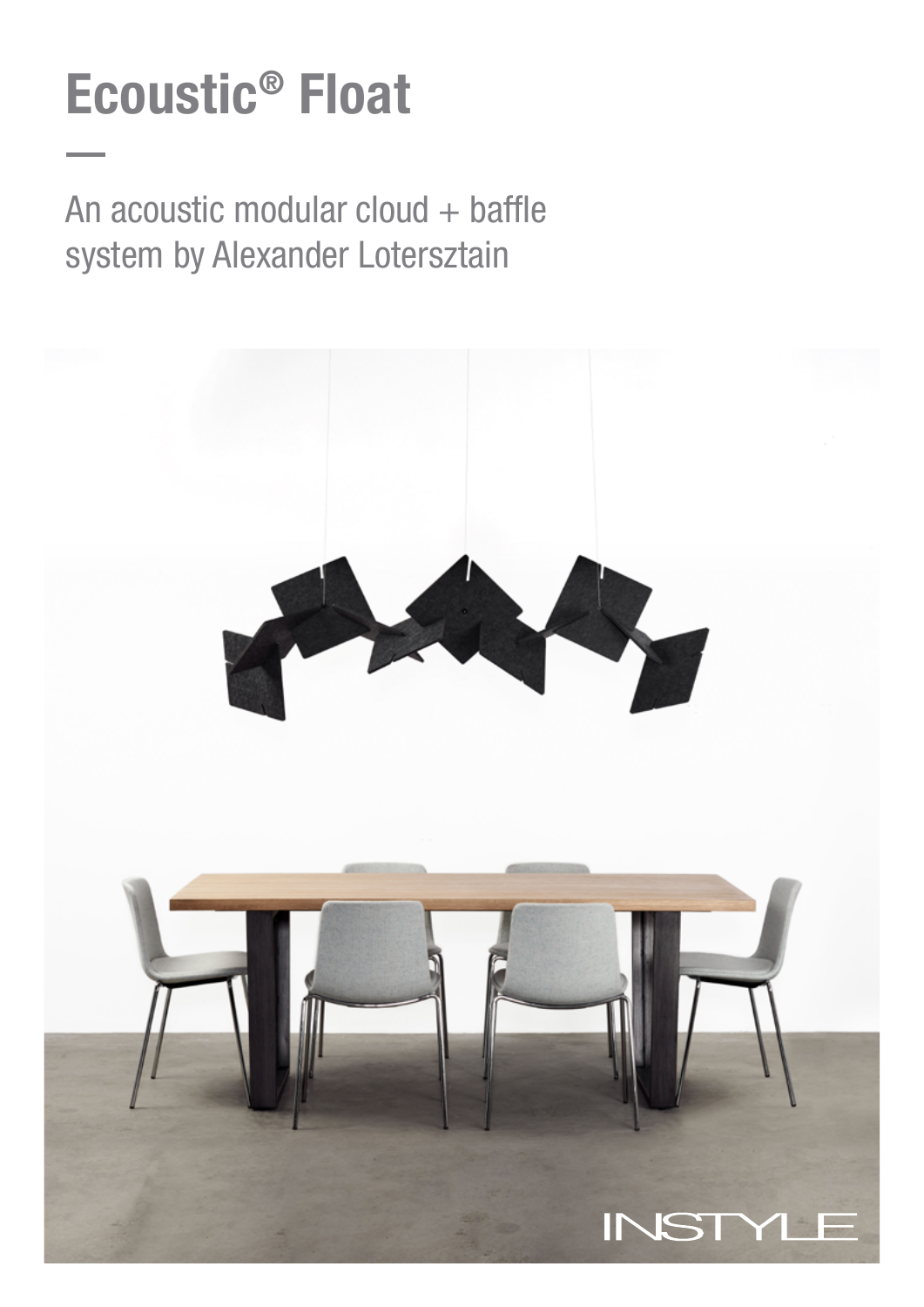### Ecoustic® Float



## Designed for the Environment

9mm



Warranty: A 12 month warranty is provided against manufacturing defects. This applies to internal installation only, outdoor use will void any warranty.

Building Rating Systems: Float will contribute the following points for Green Star, LEED  $+$  WELL building standards.

| <b>Criteria</b>                       | Green<br><b>Star</b> | <b>LEED</b> | WFI I |
|---------------------------------------|----------------------|-------------|-------|
| Low VOC                               | V                    |             |       |
| <b>Stewardship - Recycling</b>        |                      |             | NА    |
| <b>Cradle to Cradle Certification</b> |                      |             |       |
| <b>Declare Label</b>                  | NΑ                   |             |       |
| <b>Manufacturer EMS</b>               |                      | NА          | NА    |
| <b>Toxic Material Reduction</b>       | NΑ                   | NА          |       |

| <b>HOW TO SPECIFY</b> |                             |
|-----------------------|-----------------------------|
| <b>DESIGN</b>         | Ecoustic <sup>®</sup> Float |
| <b>COLOUR</b>         | Select from SC 9mm colours  |

INST

Please contact your local representative for CAD Drawings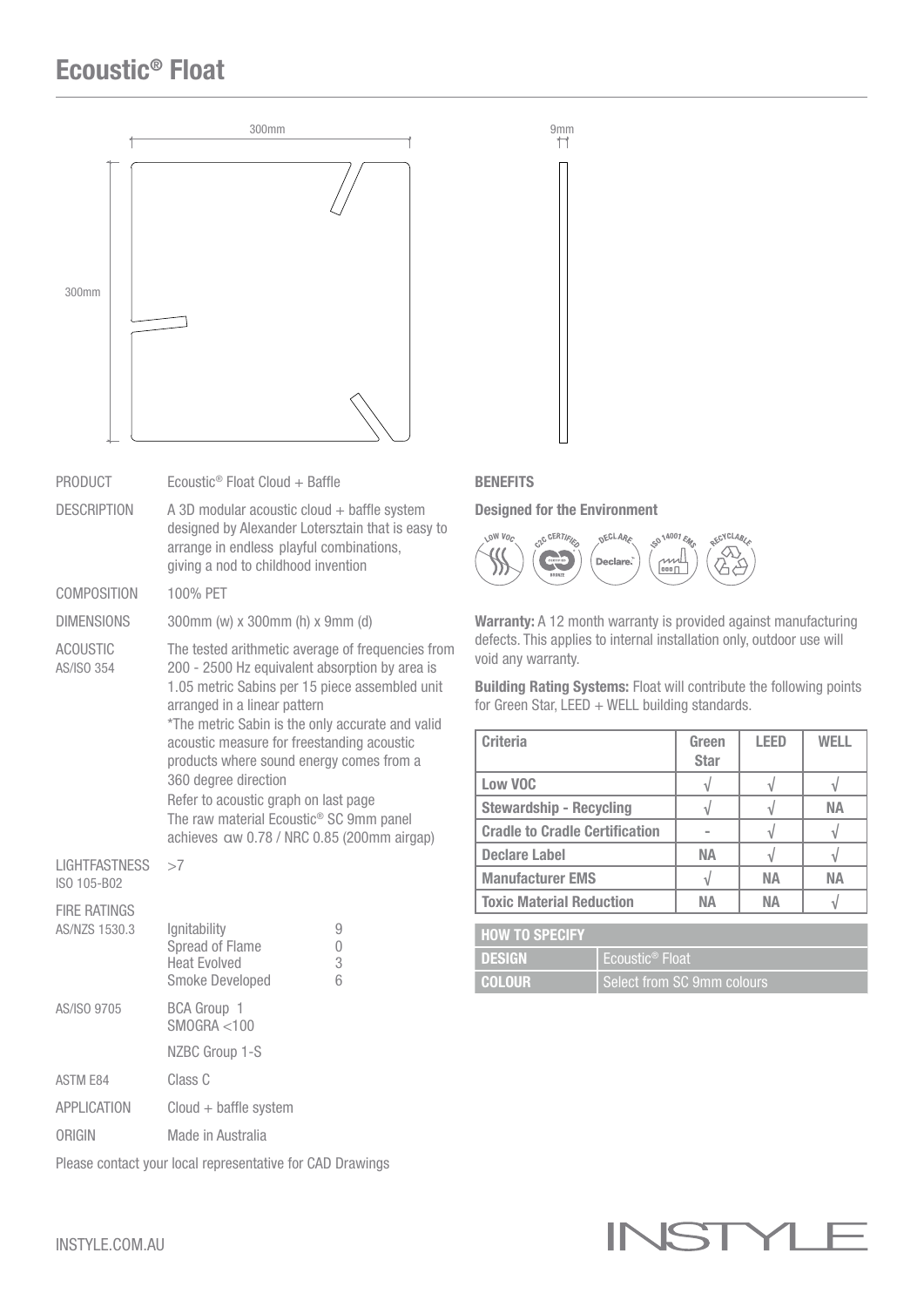#### Acoustic Performance

 $2.0$ 1.5 Equivalent Sound Absorption Area A  $1.0$  $0.5$ o o 100 125 160 200 250 315 400 500 630 800 1000 1250 1600 2000 2500 3150 4000 5000 Frequency / Hz

|  | Frequency<br>Hz | T1<br><b>Empty Chamber</b><br>(seconds) | T <sub>2</sub><br>With sample<br>(seconds) | $\boldsymbol{A}$<br>Third Octave<br>(m <sup>2</sup> ) |
|--|-----------------|-----------------------------------------|--------------------------------------------|-------------------------------------------------------|
|  | 100             | 7.41                                    | 7.14                                       | 0.1                                                   |
|  | 125             | 6.64                                    | 6.77                                       | 0.0                                                   |
|  | 160             | 7.73                                    | 6.64                                       | 0.2                                                   |
|  | 200             | 8.33                                    | 6.89                                       | 0.3                                                   |
|  | 250             | 8.19                                    | 6.46                                       | 0.4                                                   |
|  | 315             | 8.18                                    | 6.09                                       | 0.5                                                   |
|  | 400             | 7.94                                    | 5.08                                       | 0.8                                                   |
|  | 500             | 7.85                                    | 4.67                                       | 0.9                                                   |
|  | 630             | 7.45                                    | 4.30                                       | 1.1                                                   |
|  | 800             | 7.27                                    | 4.02                                       | 1.2                                                   |
|  | 1000            | 6.61                                    | 3.74                                       | 1.3                                                   |
|  | 1250            | 6.02                                    | 3.44                                       | 1.4                                                   |
|  | 1600            | 5.35                                    | 3.06                                       | 1.5                                                   |
|  | 2000            | 4.49                                    | 2.70                                       | 1.6                                                   |
|  | 2500            | 3.86                                    | 2.41                                       | 1.7                                                   |
|  | 3150            | 3.47                                    | 2.20                                       | 1.8                                                   |
|  | 4000            | 3.04                                    | 1.99                                       | 1.9                                                   |
|  | 5000            | 2.58                                    | 174                                        | クハ                                                    |

Ecoustic® Float: 1.05 metric Sabins per 15 piece assembled unit\*

Sabins are a measure of sound absorption of a material. If the material is 1 square metre in size and has 100% sound absorption at that size then it has a metric Sabin of 1.

Due to the multi-faceted shape of Ecoustic® Float, the performance is established by laboratory testing. Tested to AS/ISO 354-2006, the arithmetic average of frequencies from 200 - 2500 Hz equivalent absorption by area is 1.05 metric Sabins per 15 piece assembled unit arranged in a linear pattern.

The raw material Ecoustic® SC 9mm panel used to make Ecoustic® Float achieves an αw 0.78 / NRC 0.85 with a 200mm air cavity.